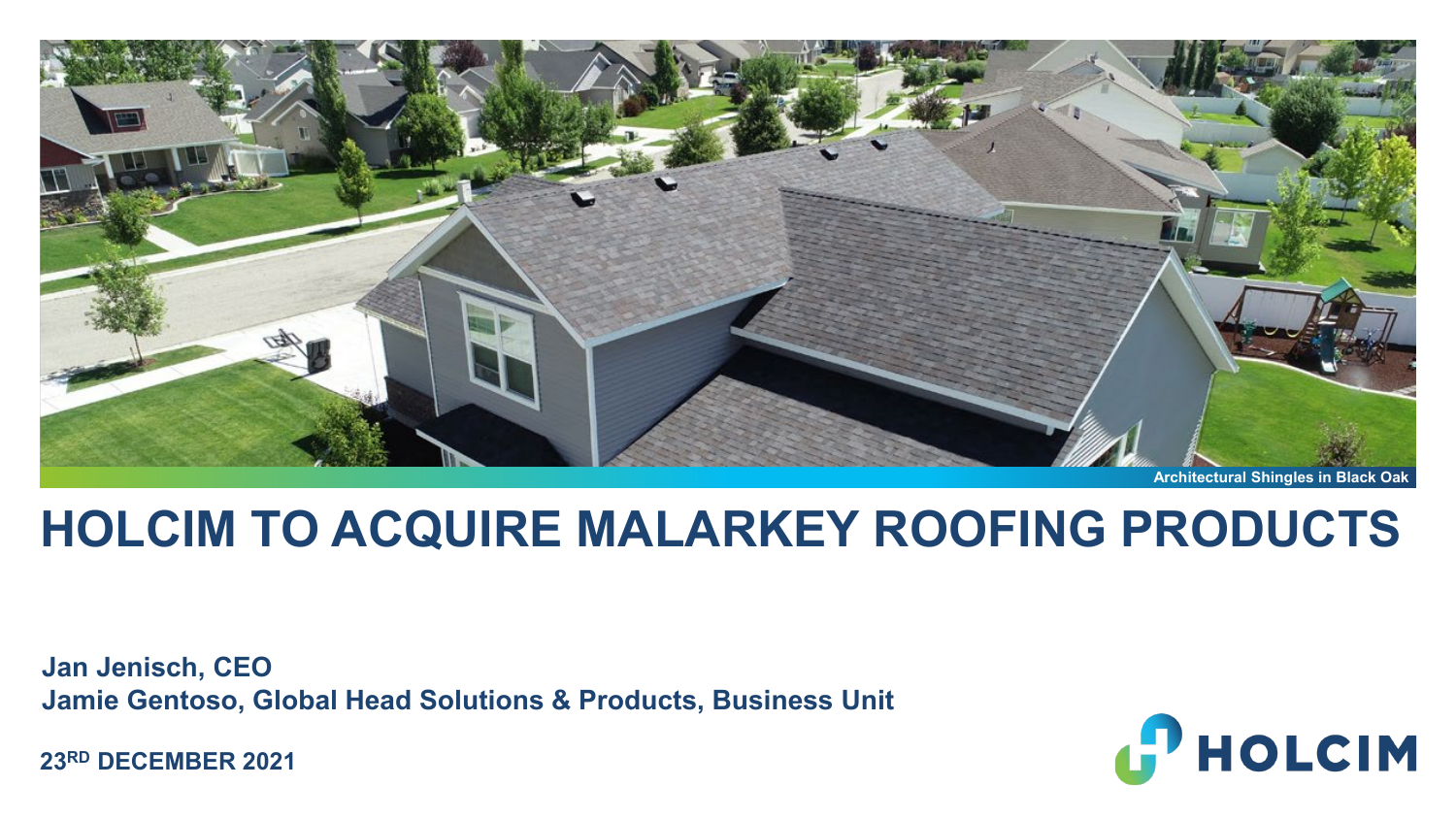Malarkey is a **proven growth engine** in the **highly profitable** and **growing** US residential roofing market

**Highly regarded brand** with leadership in **innovation** and **sustainability** in Holcim's biggest market

**Complementary acquisition** in roofing systems to achieve **USD 4 billion Net Sales by 2025**

**Accelerates Holcim's growth in Solutions & Products** to reach 30% of Group Net Sales by 2025

**Synergies** of **USD 40 million** by year 3, acquisition is **EPS accretive from year 1**

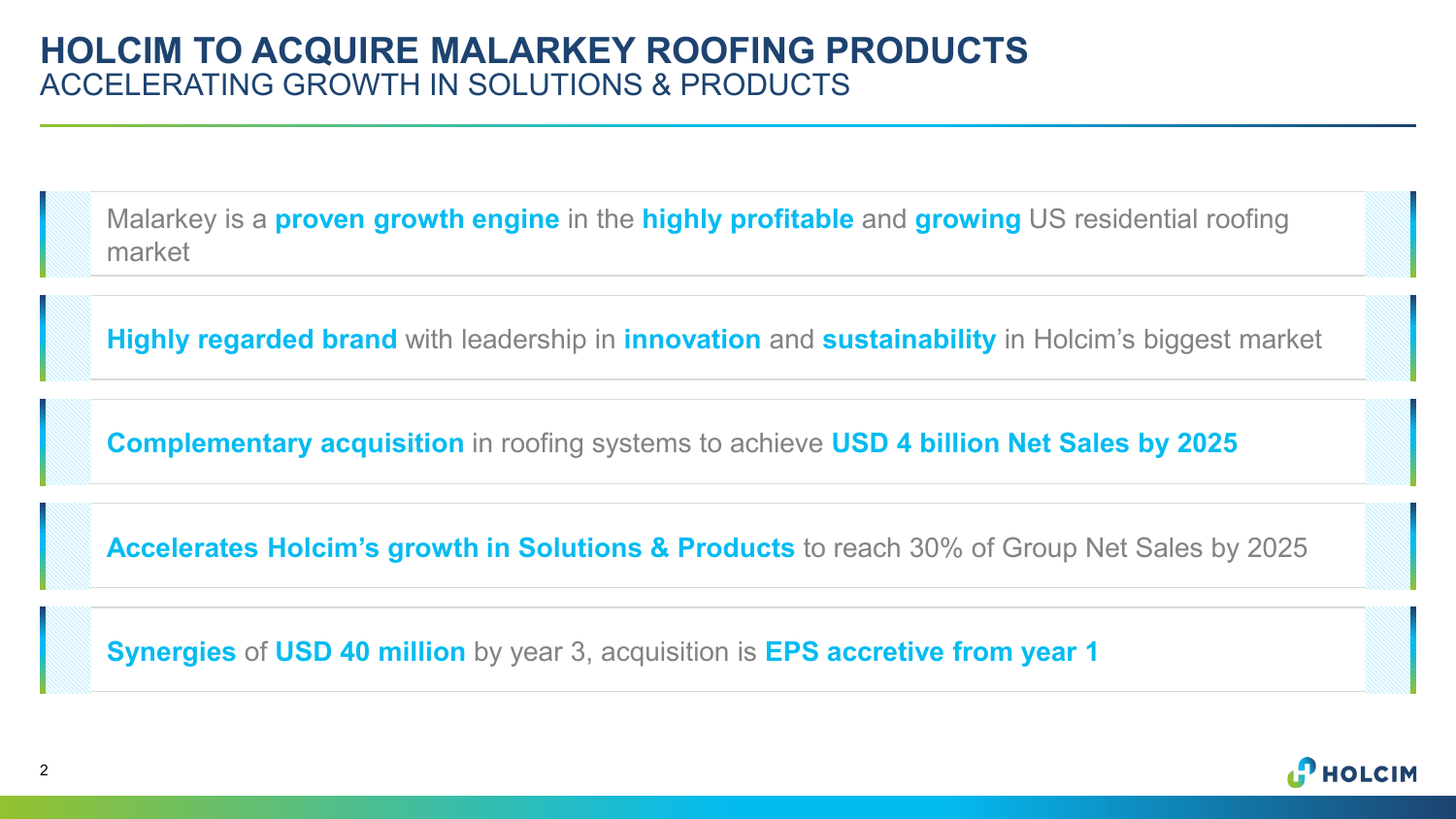# **HOLCIM TO ACQUIRE MALARKEY ROOFING PRODUCTS**  GROWTH AND INNOVATION PLATFORM WITH PROVEN TRACK RECORD



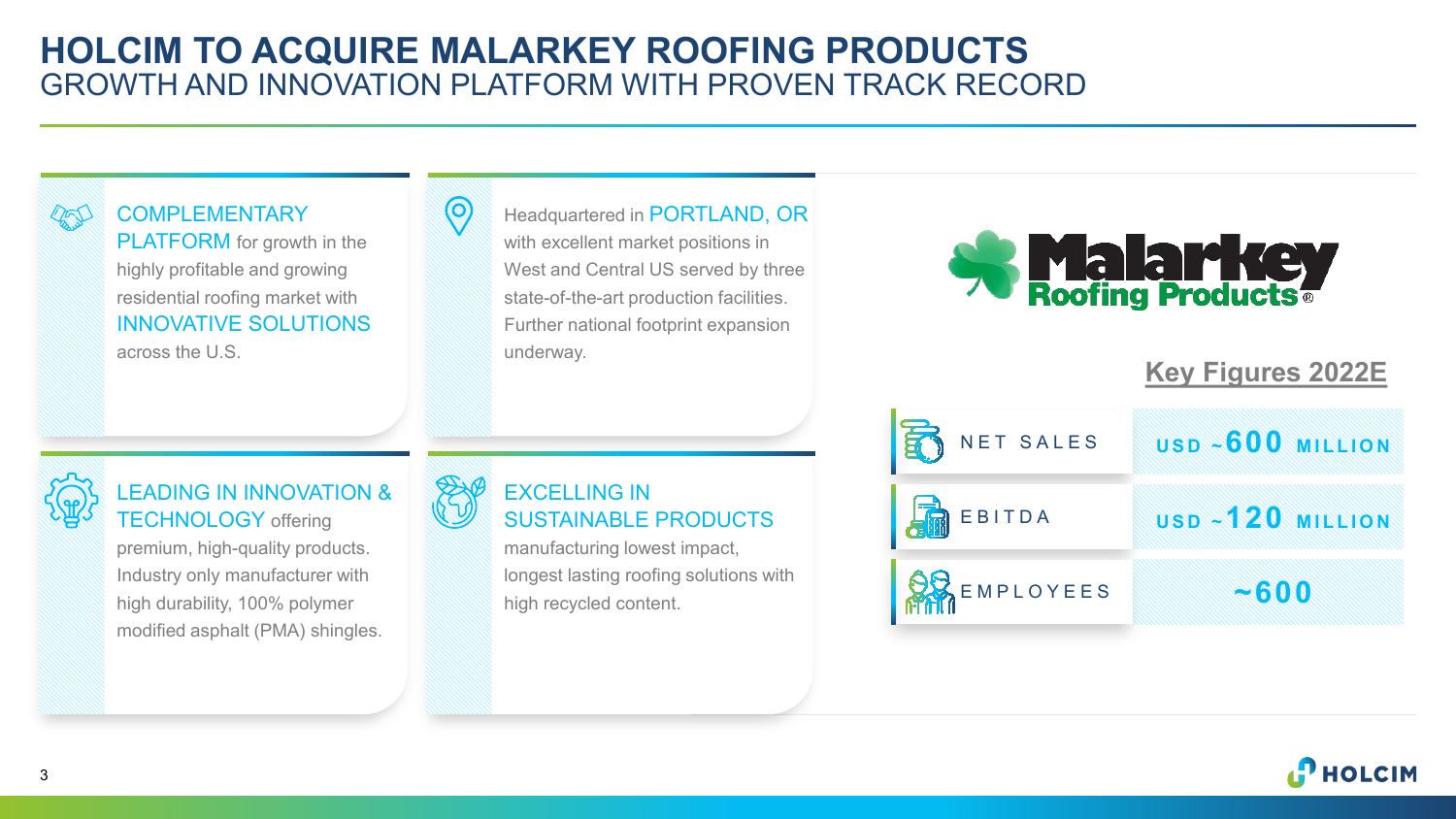# **HOLCIM TO ACQUIRE MALARKEY ROOFING PRODUCTS** KEY TRANSACTION PARAMETERS

**Strong growth** to continue in Roofing reaching **USD 4 billion Net Sales by 2025** with **EBIT margin above 15%**

Enterprise Value of **USD 1.35 billion, 8.4x** 2022 EBITDA post run rate synergies

Synergies of **USD 40 million** per year and fully realized in year 3

**EPS accretive** from **year 1**

**Closing** expected **Q1 2022, Management team** stays on board

Malarkey will be part of the **Global Business Unit Solutions & Products**

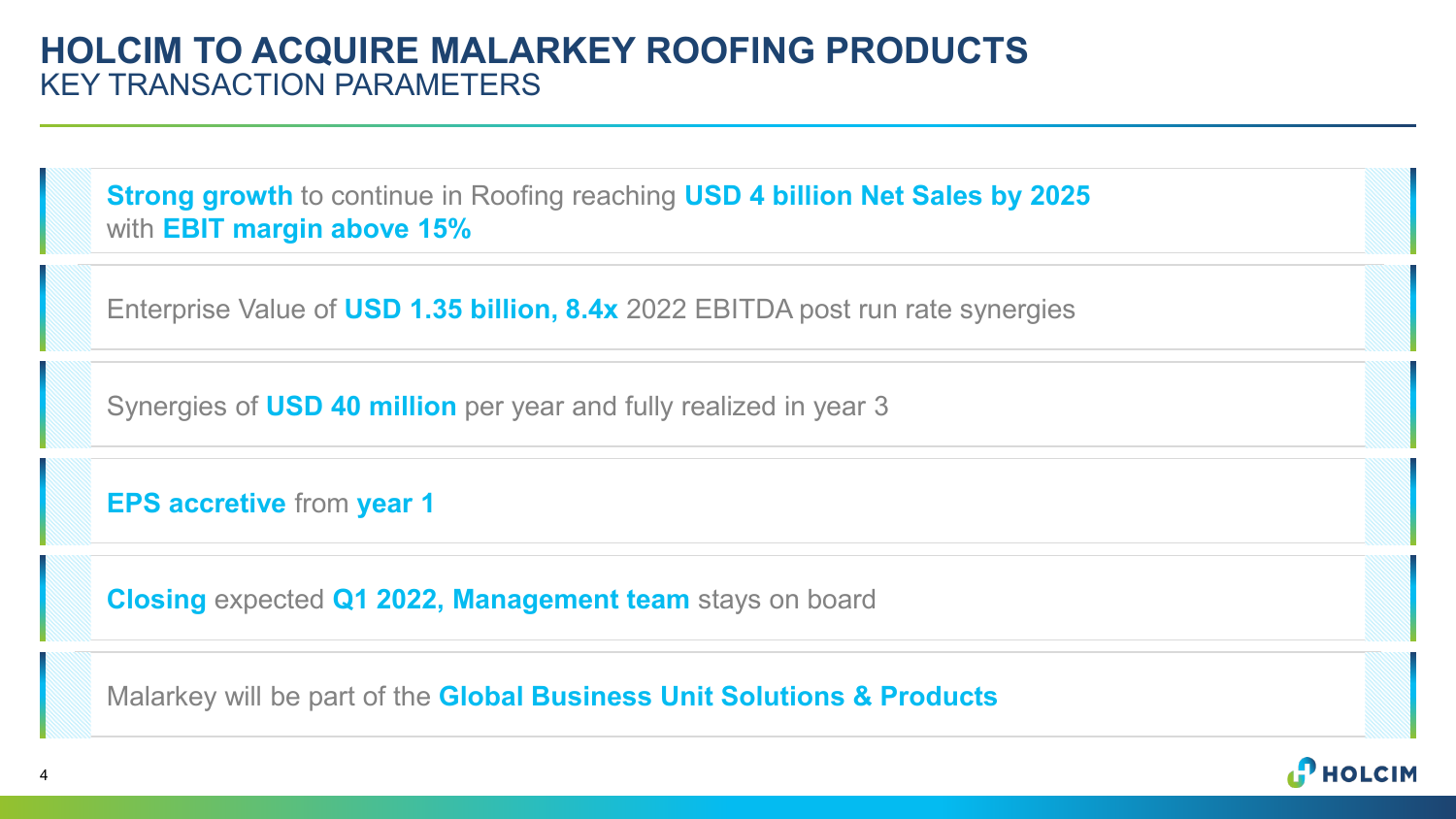# **HOLCIM TO ACQUIRE MALARKEY ROOFING PRODUCTS** OFFERS COMPLETE SYSTEM SOLUTIONS FOR RESIDENTIAL ROOFING NEEDS





Malarkey provides **system solutions for residential roofing needs,**  including:

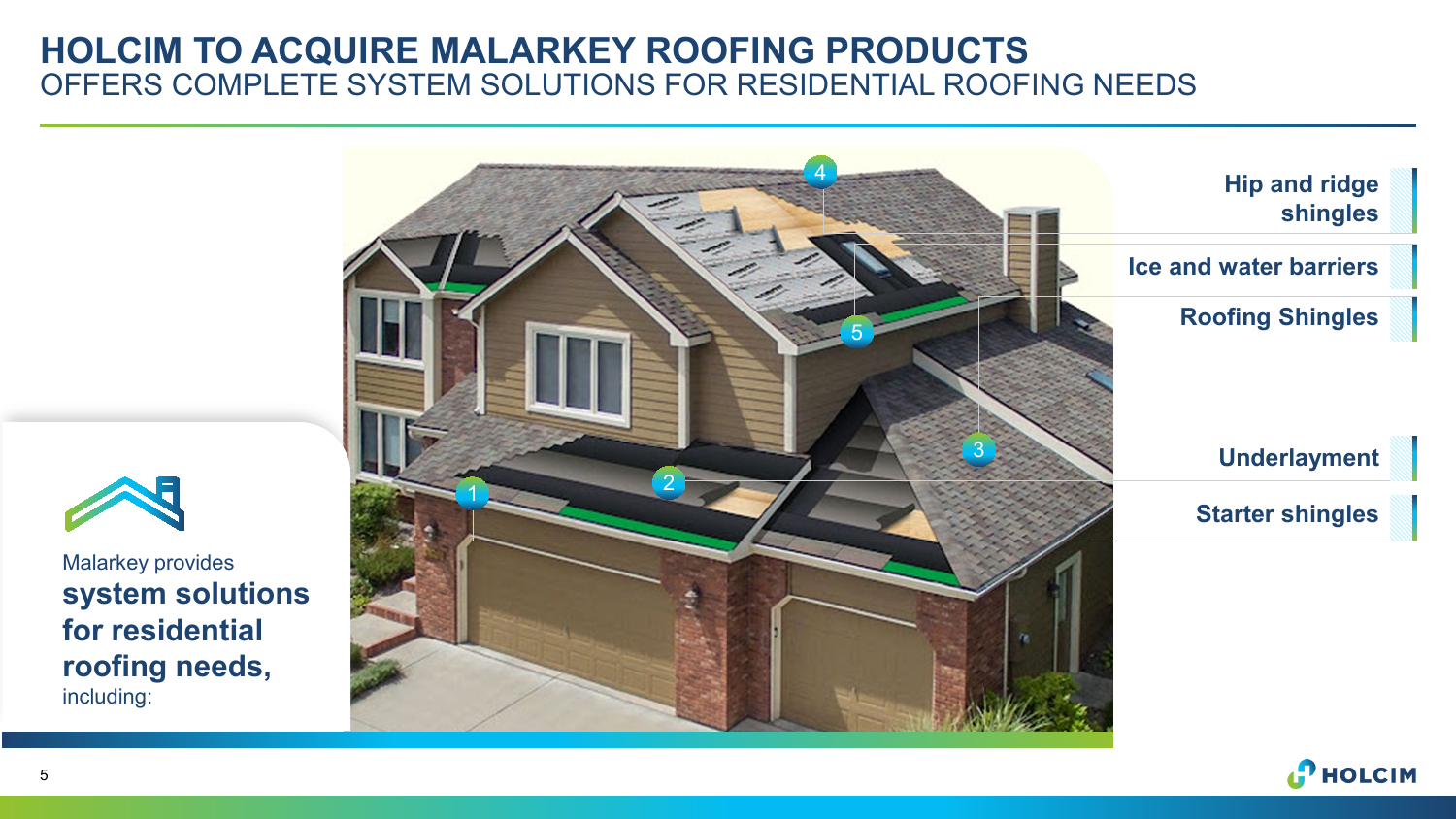# **HOLCIM TO ACQUIRE MALARKEY ROOFING PRODUCTS** STATE OF THE ART MANUFACTURING FACILITIES WITH EXPANSION UNDERWAY



Los Angeles Plant

Oklahoma City Plant**P** HOLCIM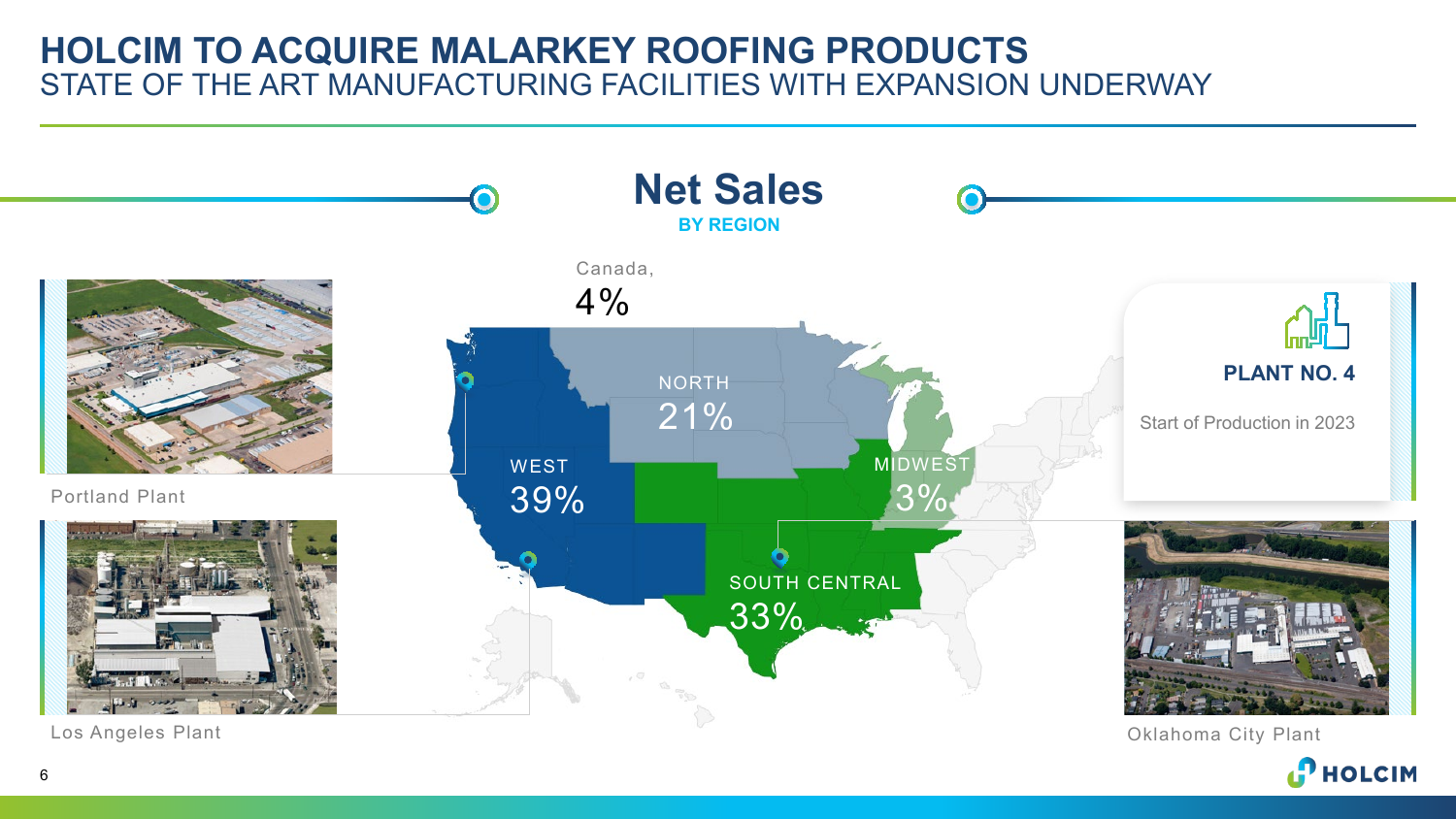# **HOLCIM TO ACQUIRE MALARKEY ROOFING PRODUCTS** DOUBLE DIGIT GROWTH DRIVEN BY INNOVATION AND ORGANIC EXPANSION





7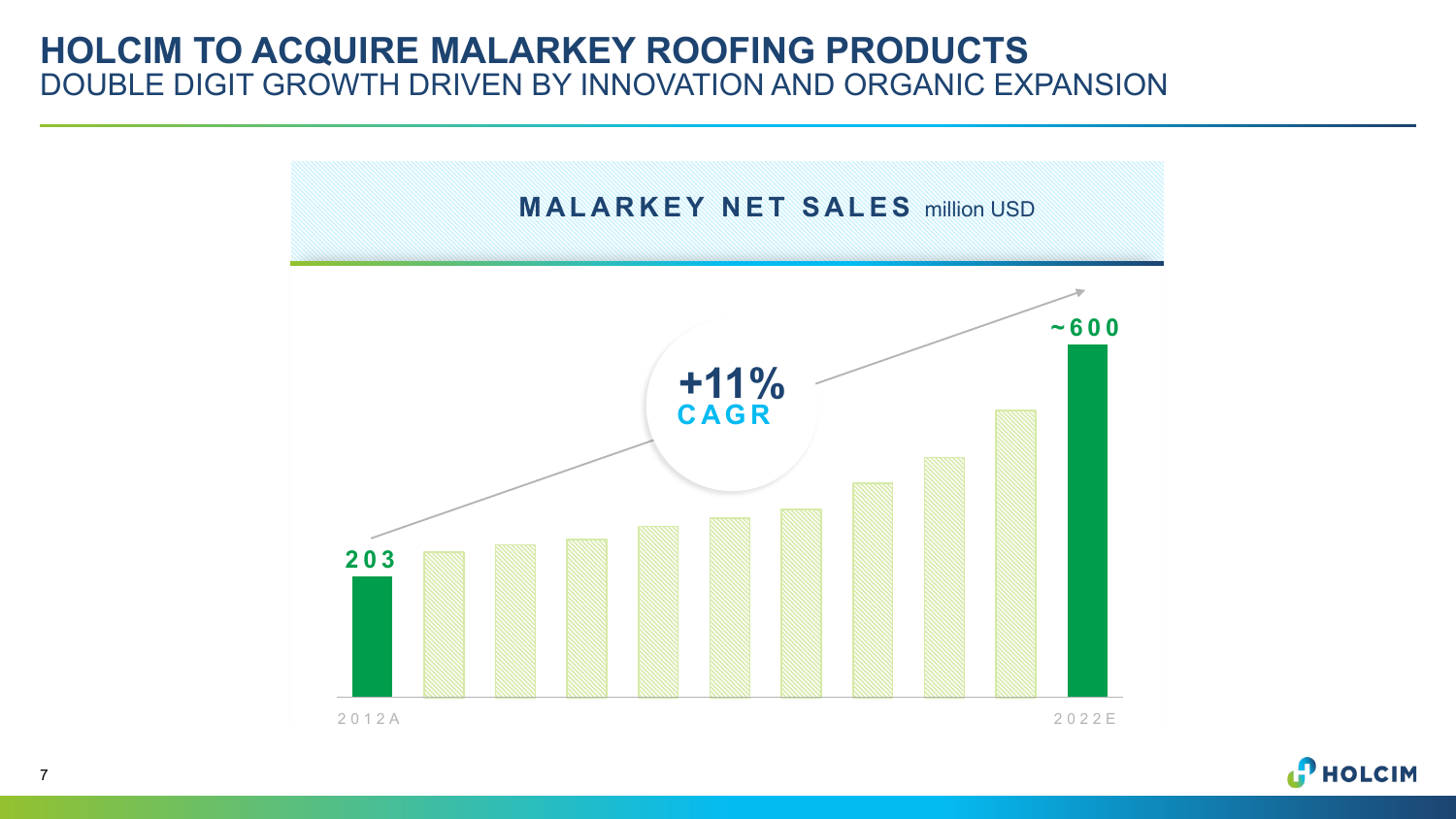# **HOLCIM TO ACQUIRE MALARKEY ROOFING PRODUCTS** ATTRACTIVE GROWING MARKET DRIVEN BY RE-ROOFING NEEDS

# **DRIVERS OF US RESIDENTIAL ROOFING MARKET**

# **Drivers**

## • 80% of sales driven by re-roofing which is **non-discretionary spend**

- Aging home inventory
- Severe weather events
- New **regulations and fiscal stimulus** (energy efficiency)
- **New** residential **construction** will **increase** due to low interest rate, urbanization and underbuilt environment

### **RESIDENTIAL ROOFING WILL BENEFIT FROM STRONG MARKET GROWTH**



Source: Freedonia Research and Allied Market Research: America Roofing Market

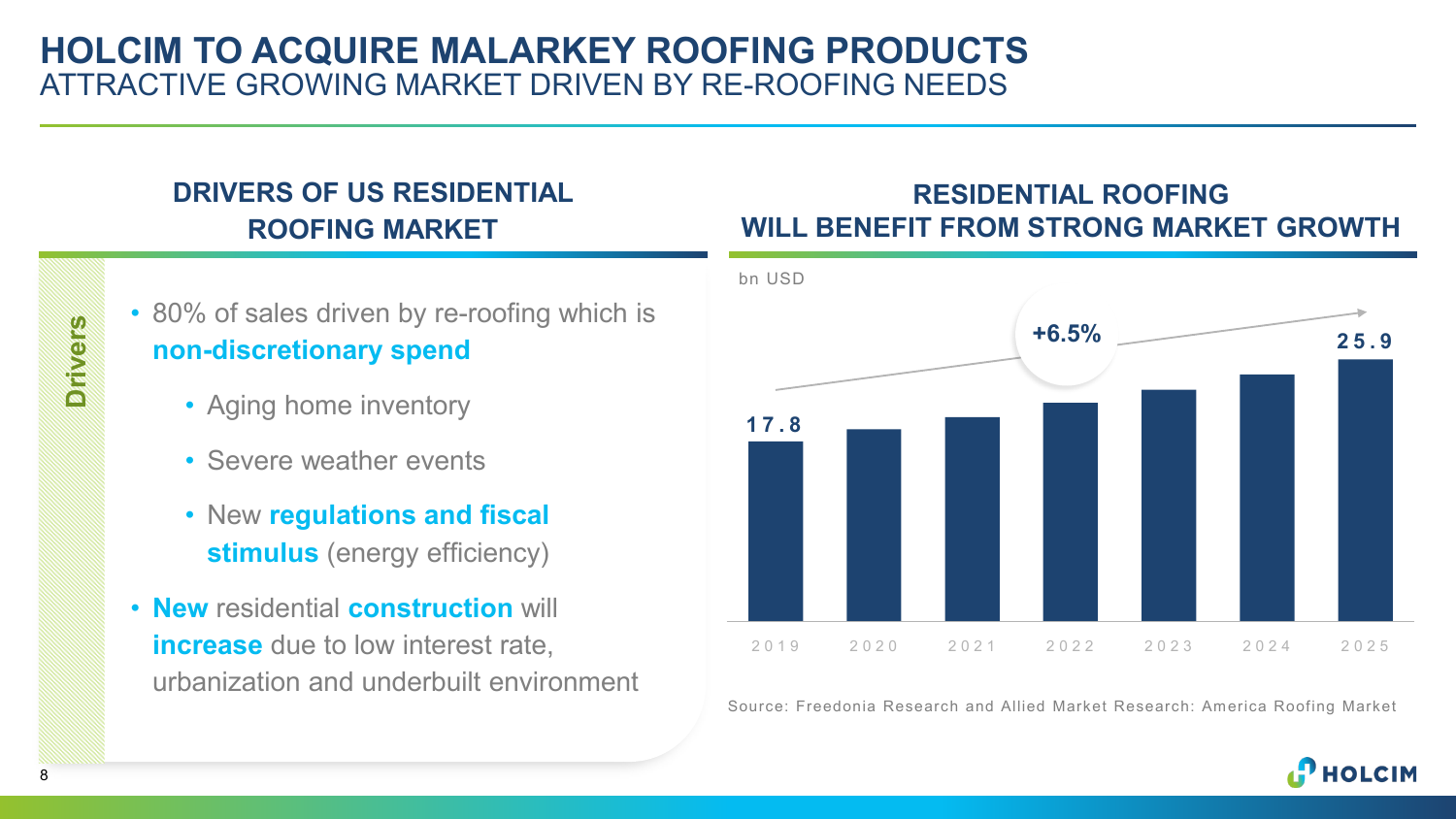# **HOLCIM TO ACQUIRE MALARKEY ROOFING PRODUCTS** SYNERGIES OF USD 40 MILLION



#### • CROSS LEVERAGE FOOTPRINT to expand into new geographies

- COMPLEMENTARY ACCESS to distribution channels
- UTILIZE PRODUCTION SITES for expansion of roofing technologies

### **USD 40 MILLION** OF EBITDA **SYNERGIES**

• MATERIAL COST EFFICIENCIES through globalized sourcing and economies of scale

- **OPERATIONAL** OPTIMIZATION in logistics and manufacturing
- LEVERAGE AND COMBINE existing administrative systems and infrastructure



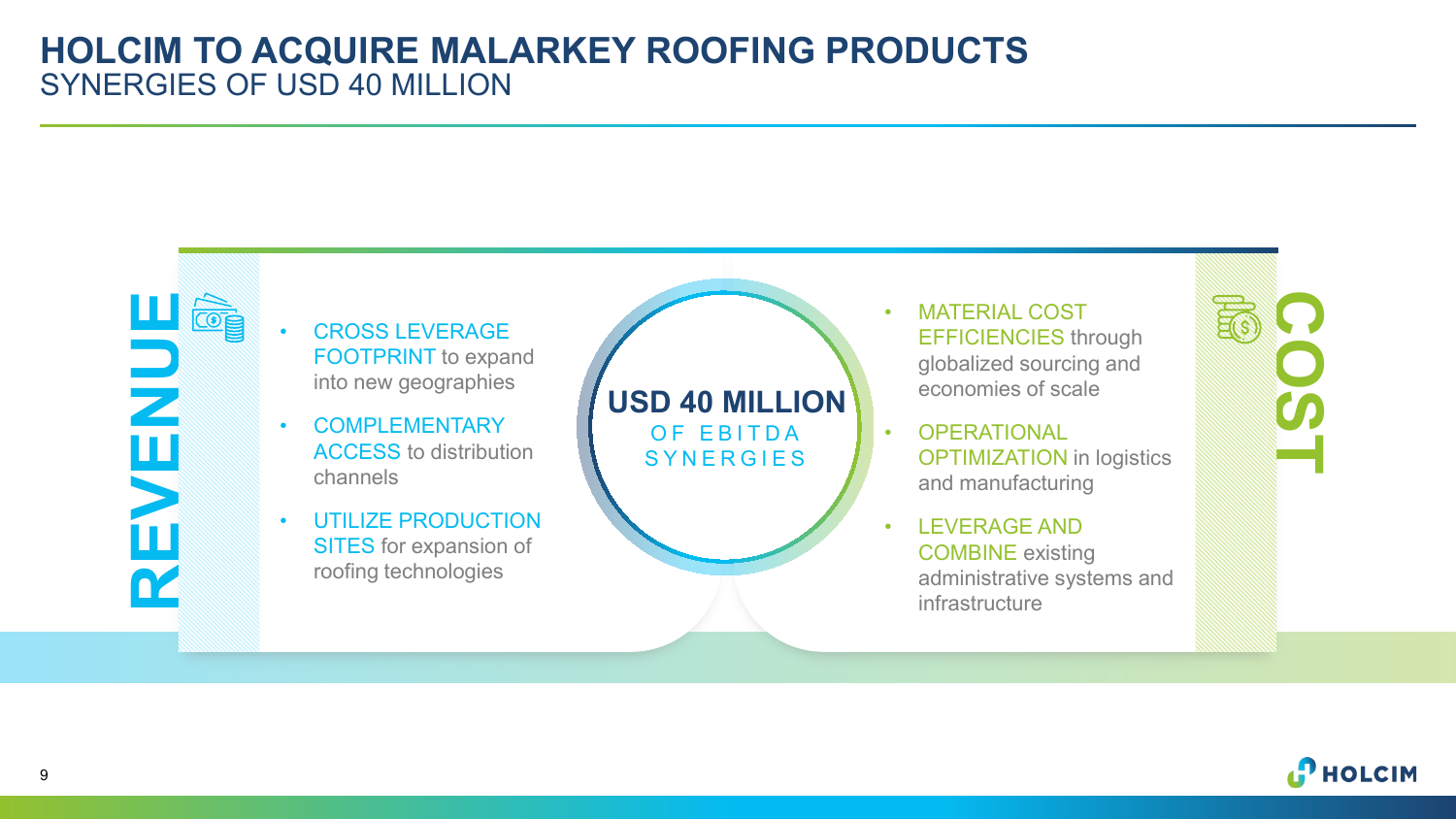# **HOLCIM TO ACQUIRE MALARKEY ROOFING PRODUCTS** COMPLEMENTARY ACQUISITION TO ACHIEVE USD 4 BILLION NET SALES BY 2025

- **Cross leverage footprint** to expand into **new geographies**
- **Utilize production sites** for **expansion** of roofing technologies
- **Complementary** access to **distribution channels**
- Complementary **R&D** and **Product Innovation** expertise driving growth





Firestone Plant Locations **Comparently** Malarkey Plant Location

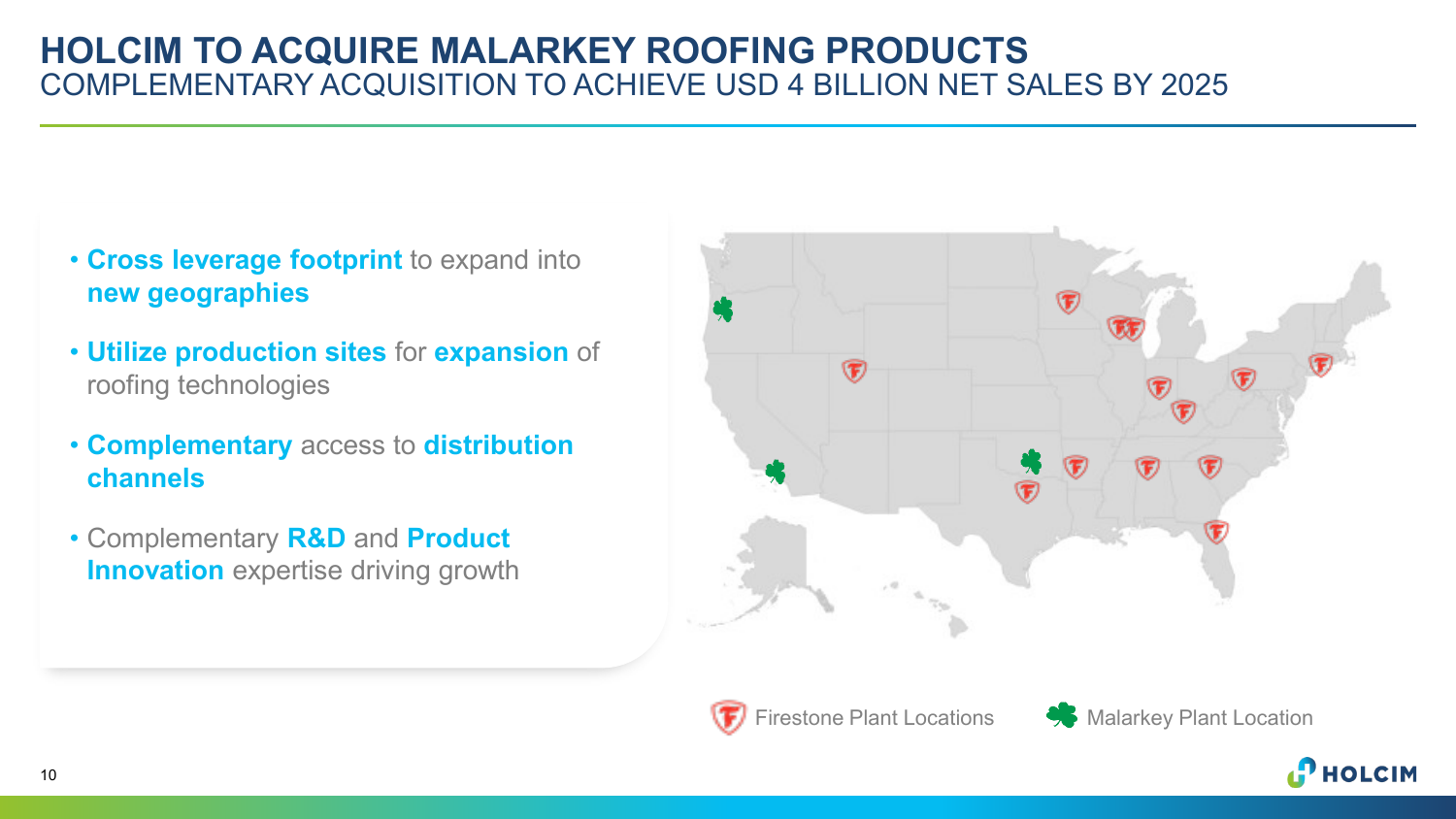# **HOLCIM TO ACQUIRE MALARKEY ROOFING PRODUCTS** SOLUTIONS & PRODUCTS BECOMES THE BIGGEST BUSINESS SEGMENT IN THE US





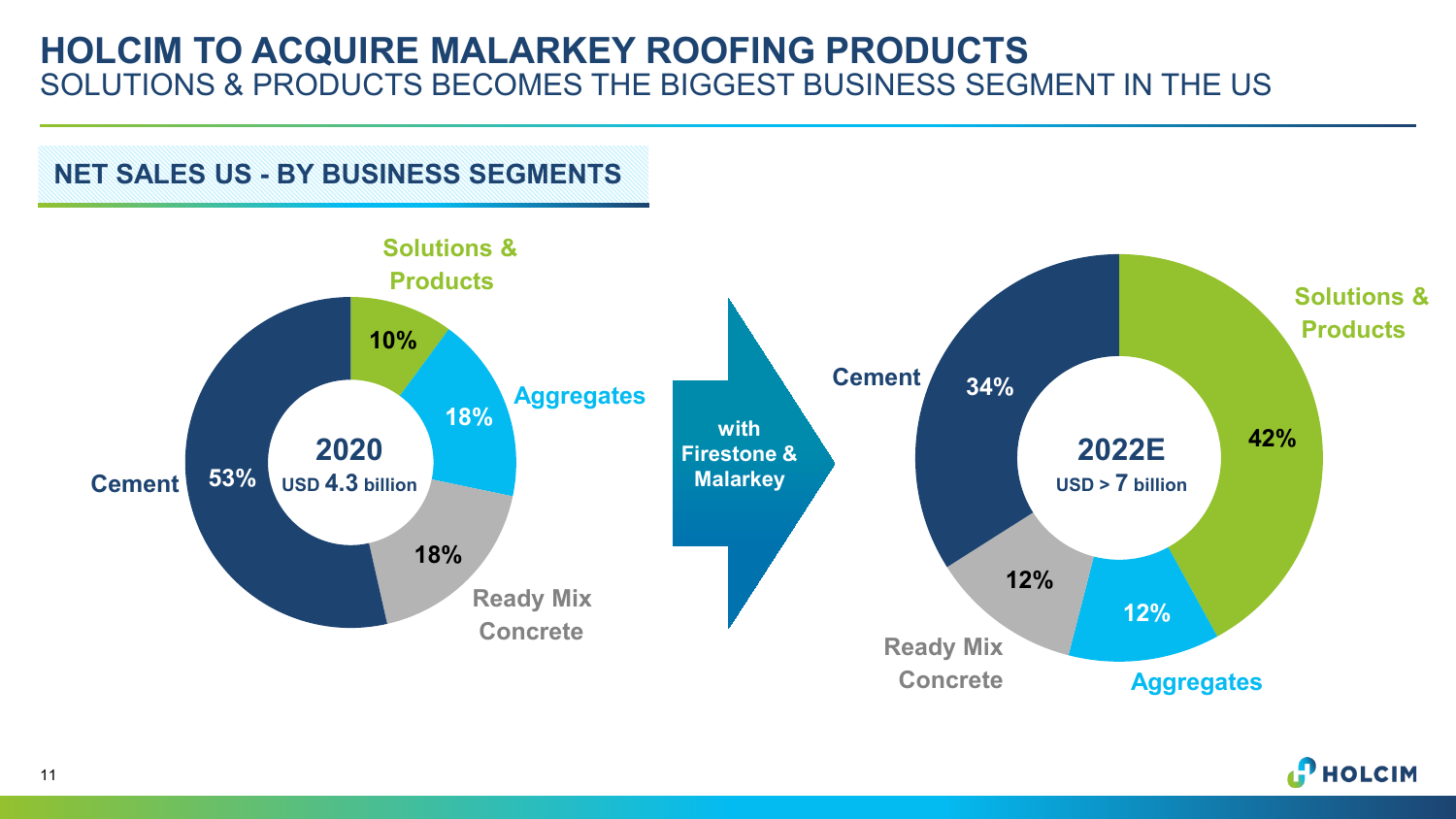Malarkey is a **proven growth engine** in the **highly profitable** and **growing** US residential roofing market

**Highly regarded brand** with leadership in **innovation** and **sustainability** in Holcim's biggest market

**Complementary acquisition** in roofing systems to achieve **USD 4 billion Net Sales by 2025**

**Accelerates Holcim's growth in Solutions & Products** to reach 30% of Group Net Sales by 2025

**Synergies** of **USD 40 million** by year 3, acquisition is **EPS accretive from year 1**